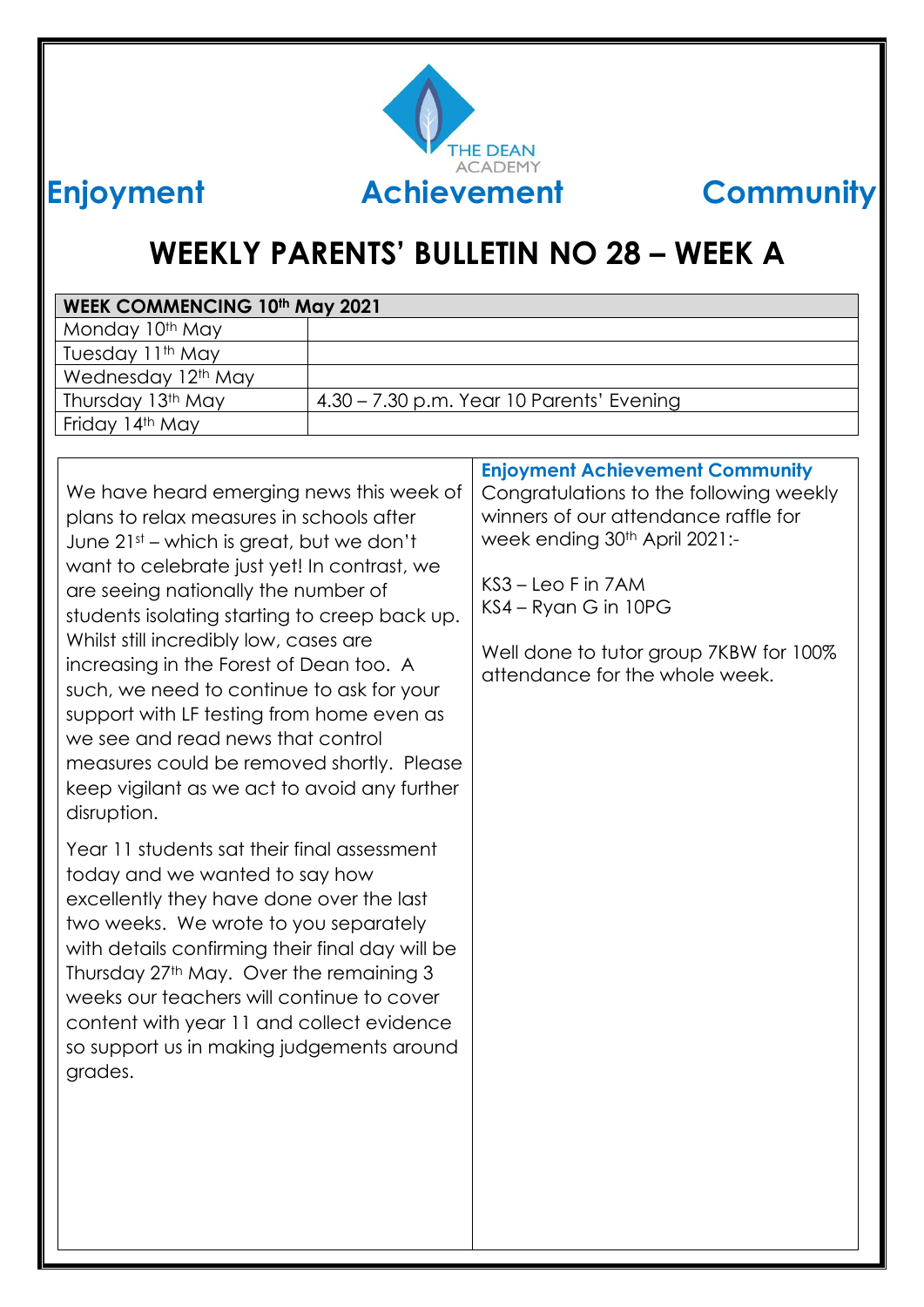Earlier this week we wrote to you to give you some details around the timings for our planned End of Year exams. All students in year 7 to 10 will sit these exams which are so important as they allow us to see which content we need to revisit, whilst getting student used to the exam experience in preparation for year 11. A copy of that letter is [here.](https://thedeanacademy.org/2021/05/06/end-of-year-formal-assessment-letters-2021/)

Finally, if you do not already follow us on social media, and would like to, our details are below. We are using social media more widely to give glimpses of school life and showcase academy highlights.

A

 $\circledcirc$ 

@thedeanacademyofficial

@thedeanacademvofficial @TheDeanAcademy

Richard Brand

### **PARENTAL SAFEGUARDING LINK**

We have re-configured the safeguarding part of our website to streamline the sources of support should you have any concerns. Please use this link <https://thedeanacademy.org/safeguarding/> and then the sub-headings on the right

hand side which are subject specific. Should you have any safeguarding concerns please contact us.

### **HEADPHONES NOW ON SALE AT SCHOOL**

Headphones are now on sale at school for £1.50 and can be purchased from Resources and just a reminder that students need to have their own pair. Thank you – **Ms Thayer**

# **BRIGHT SPOTS**

# **COMPUTING**

Bronze iDEA award from Zosia Year 8 and Poppy in Year 9 has signed up to a Cyber First event after school on 13th May to engage with industries with regards to apprenticeships in computing/cyber – **Mr Warren.**

The students who submitted a question to CGI have all received their certificates this week.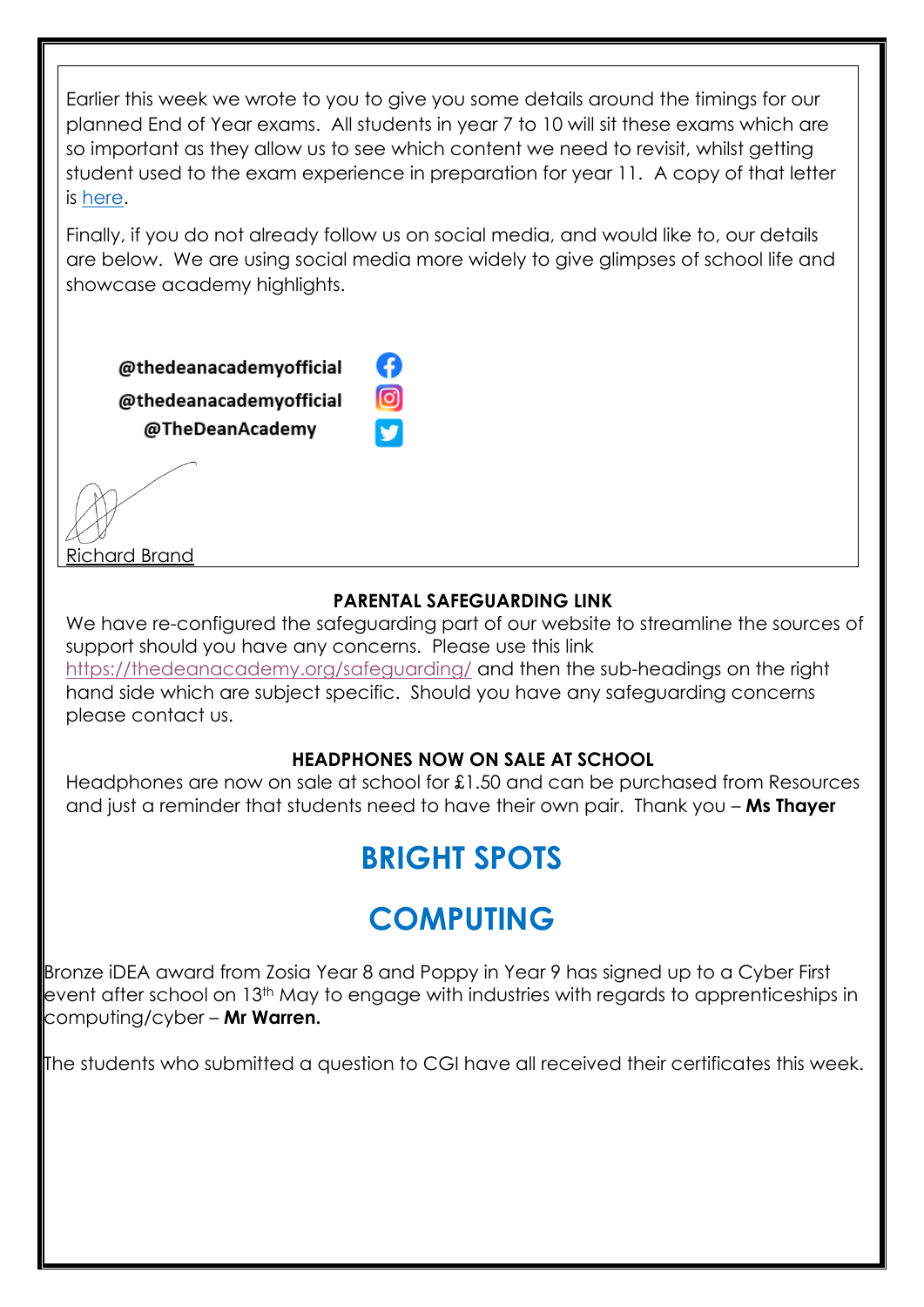

Evie, Year 8 Alife and Jake, Year 7



Aliyah, Year 8 Josh R, Year 8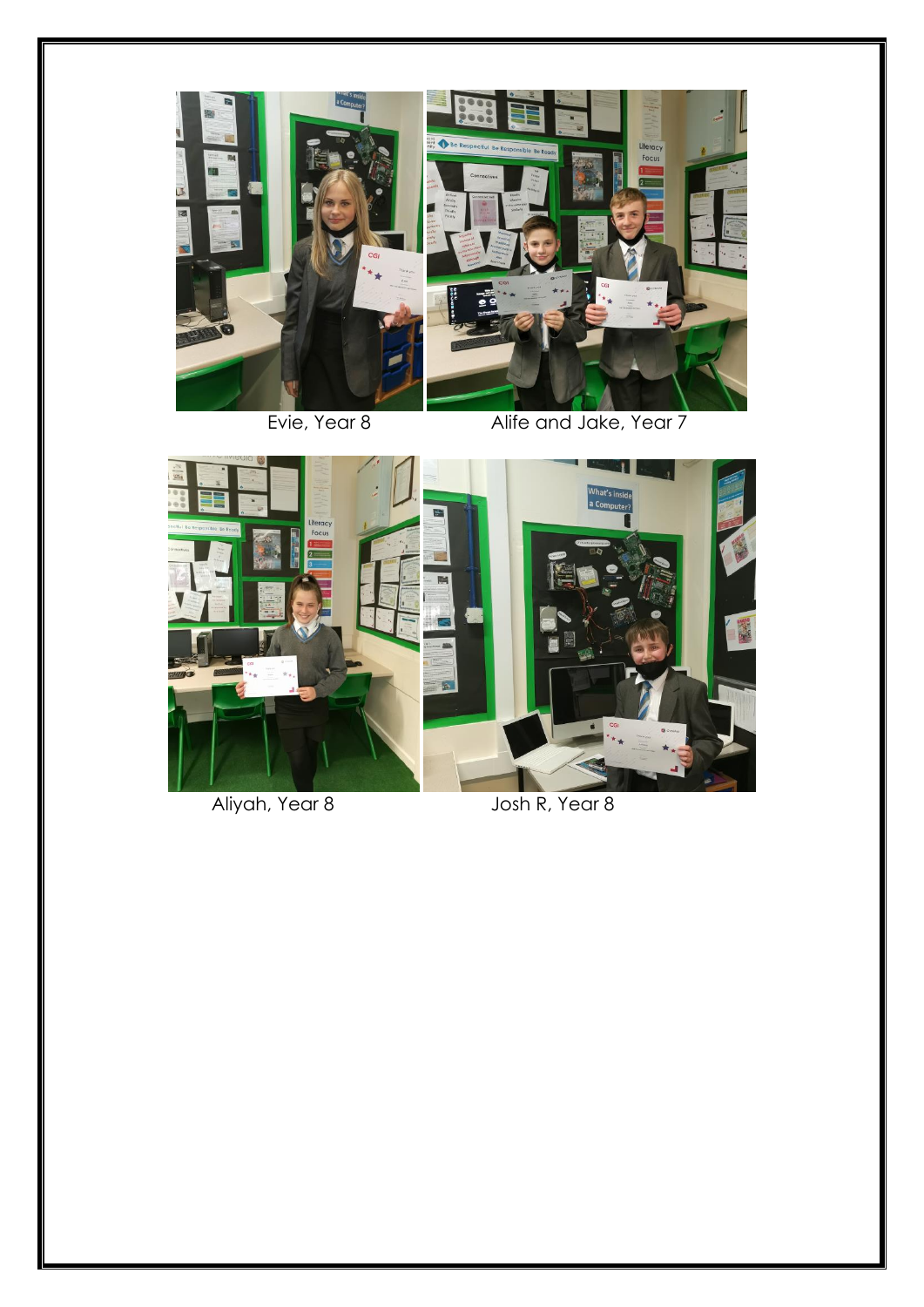## **MATHS**



Fractions work by Skye G in Year 7



**Miss Lewis.**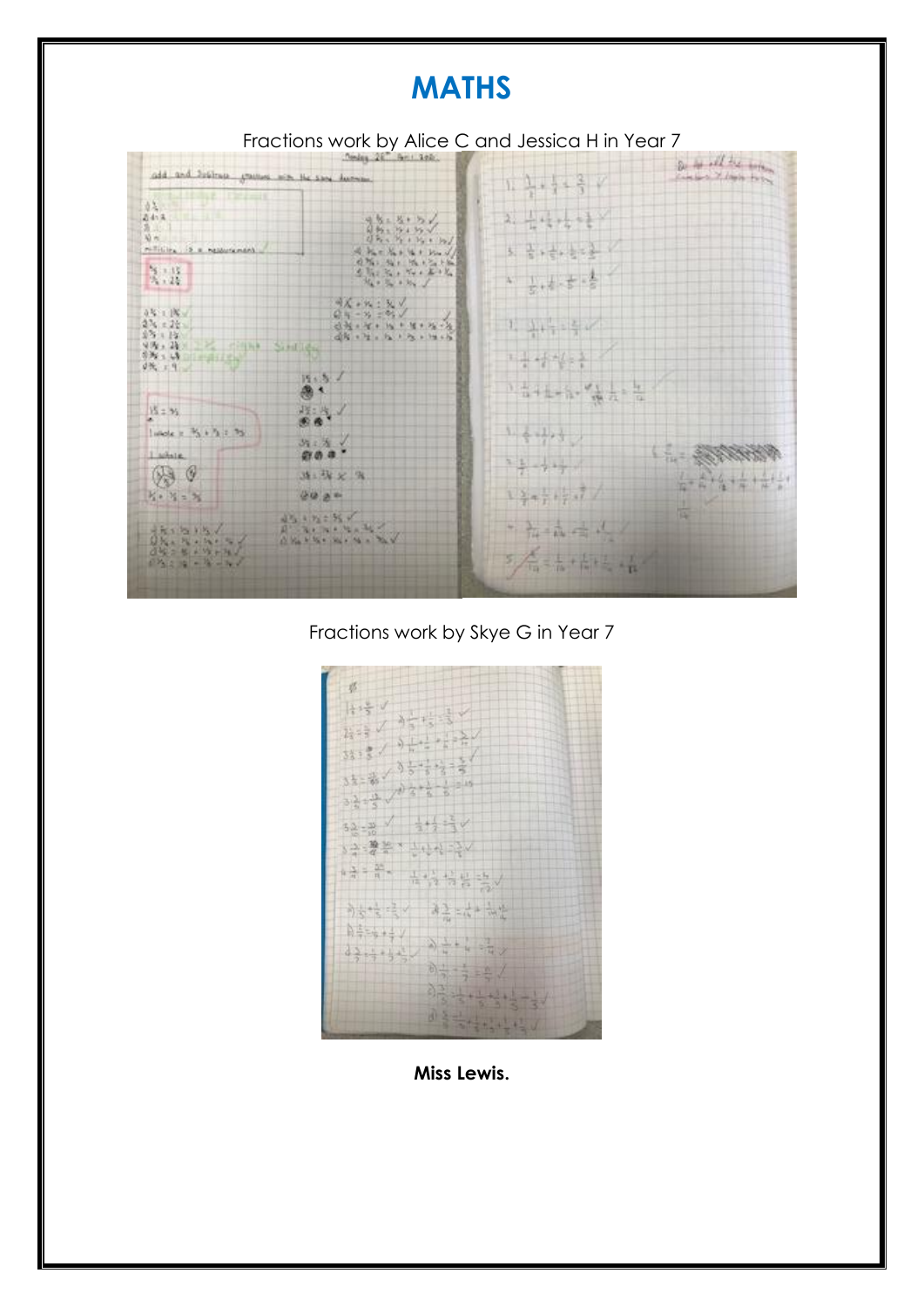## **SCIENCE**

#### Lovely work by Keira P in Year 7 – **Mr Edy**



Year 8 boys working on a diagram of the respiratory system – **Mr Webb.**

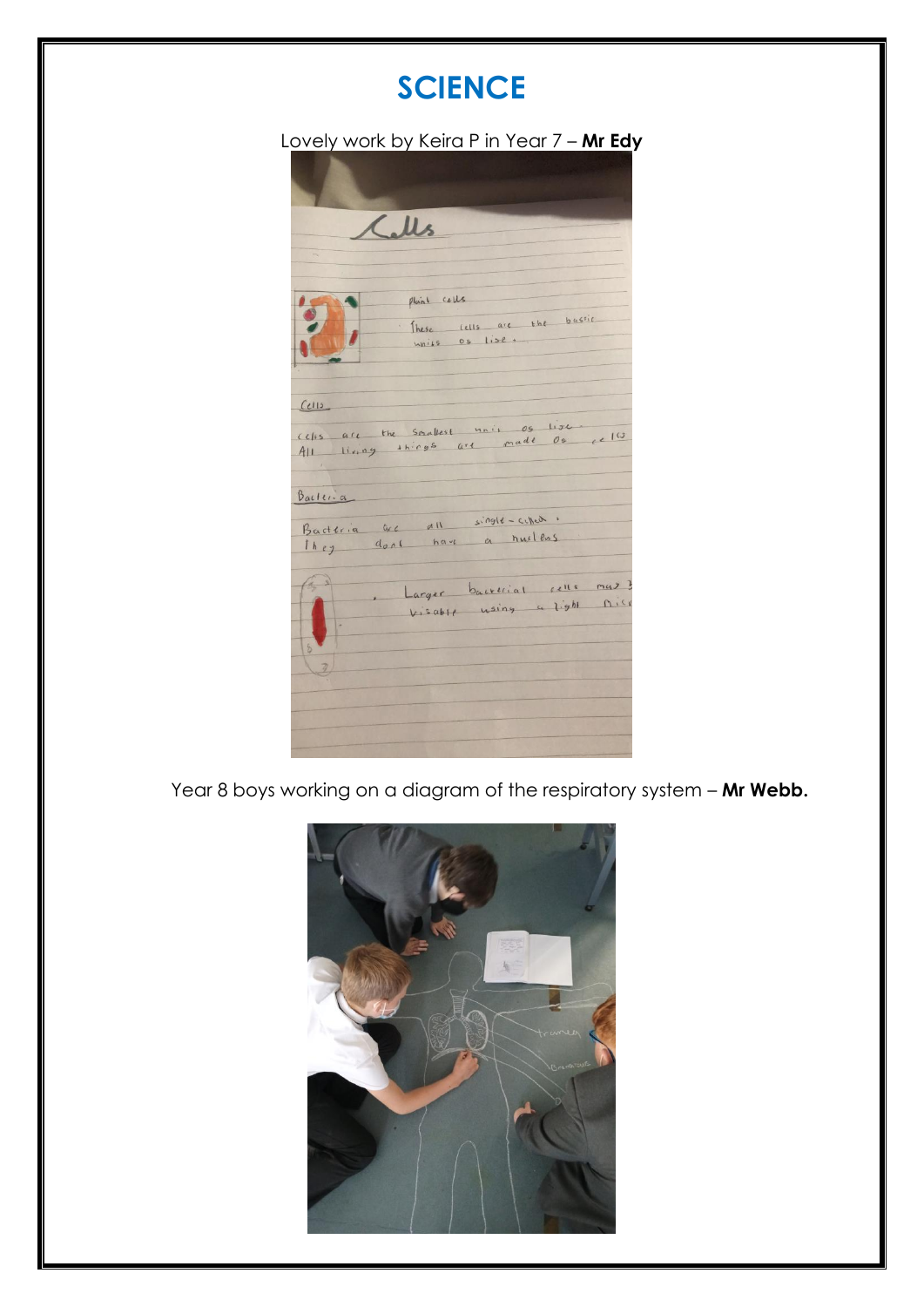Year 9 producing revision Mindmaps in Science. Preparing for their end of topic test. **Mr Webb**



# **ENGINEERING**

Year 9x have completed their Bagatelle projects despite our recent interruptions. They have all produced high-quality products that meet the Design Brief – to design and make an entertaining way to teach young children basic addition.

Students have independently used a variety of tools and machinery and learnt an array of complex processes to combine different materials. They have safely and confidently used a Centre Lathe to face off and centre drilling a piece of brass, before tapping it to make an M6 thread. They also have marked out aluminium and mild steel strip, these 3 components with the addition of a compression spring form the marble launchers. Developing and extending their existing woodwork and CAD skills to complete the other sections of the product.

I am very pleased with the high-quality products made by students and their resilience and enthusiasm to engage and use new processes and learn key Engineering skills. I look forward to teaching many of them next year in their GCSE Engineering classes – **Mr Winstanley.**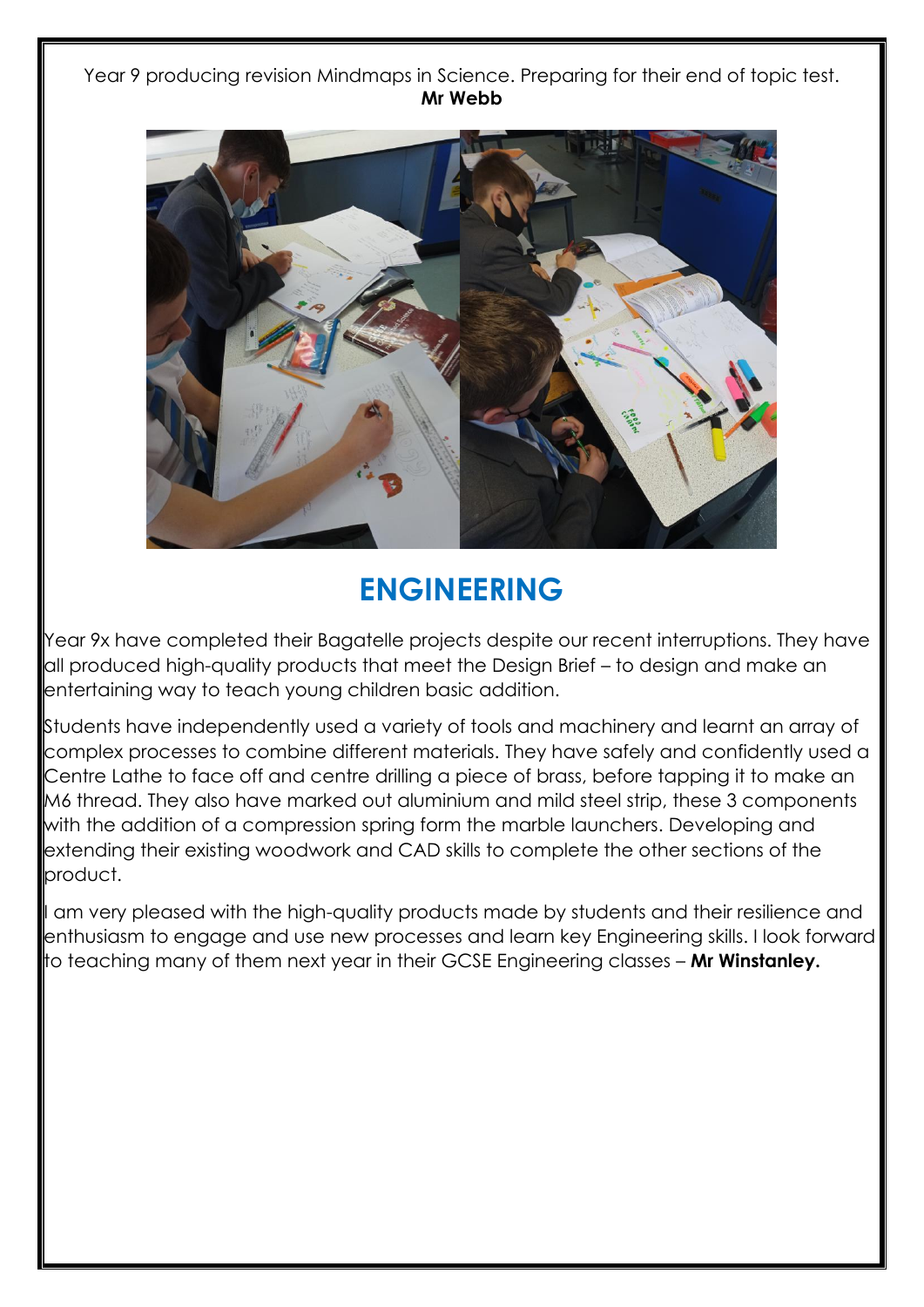

Models of Engineering Unit 1 coursework – these are excellent examples of modelling for a design process – **Ms Westgate.**

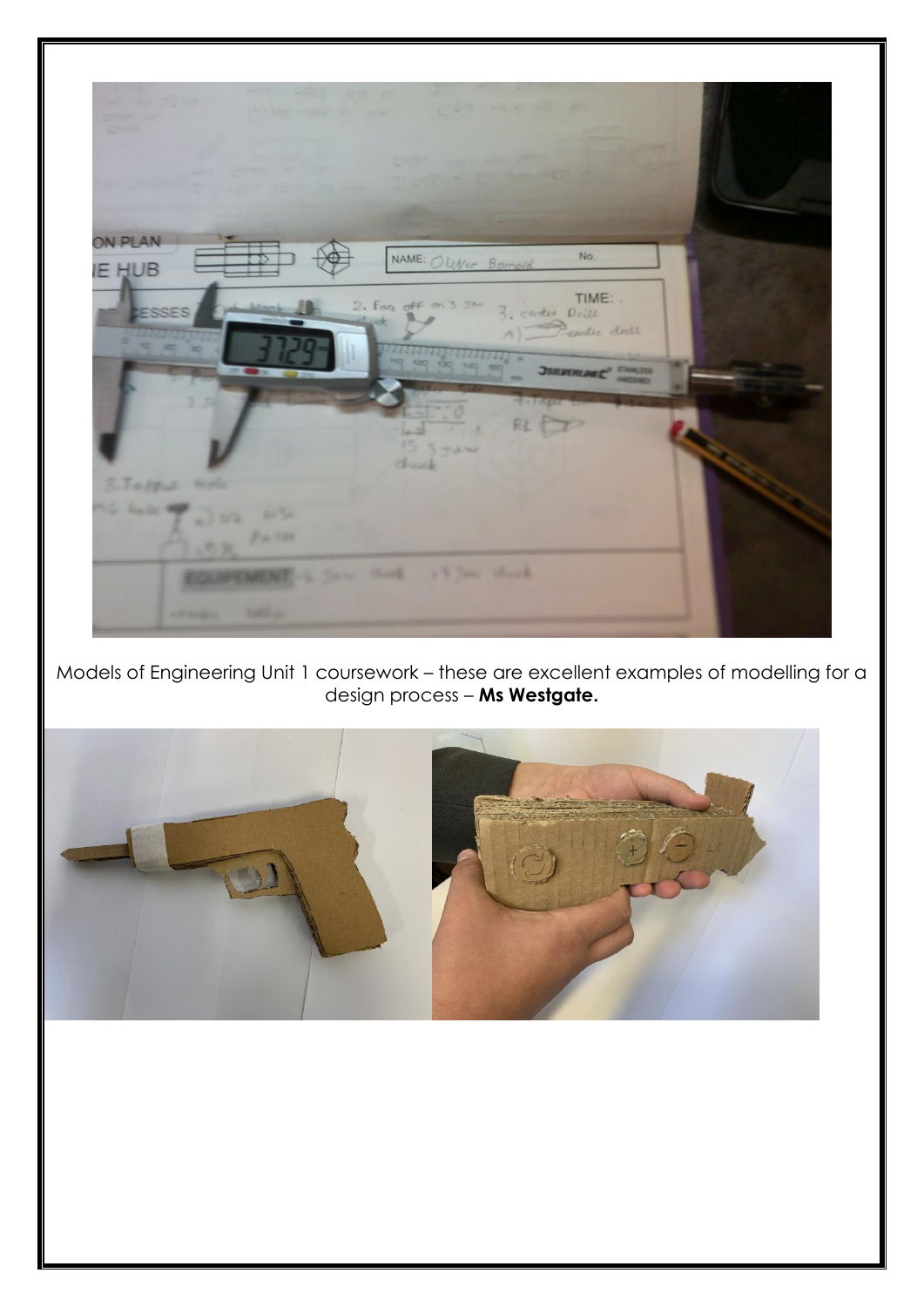

## **MFL**

Year 10 French have been writing essays about the Pros and Cons of Social Media.

Here's examples from Declan T, Bethany H, Mia J and Emily E

frace anx researce sollaws on part bower Larrous aussion pact develir celebre Pour in a lause dust policient social haipeux buisse on peut se rentir Grace à la beludaje on plute behatter avec ge de noirs pouceds. ge de nous polucies.<br>Hul y M suis lué à nuj huives et<br>Hul y M suis lué à nuj huives et<br>pau pour pour tous nu colège j'ai<br>luttrée l'ordinateur pour sufer sur demode. Demain, je vous acheter des vetenints en ligne es parce que cross, à la mode

ISO word written task Benjour, ie morrelle Gelle-Chez mot,  $\frac{6 \text{cm} \cdot \text{cm} \cdot \text{cm}}{3! \text{cm} \cdot \text{cm} \cdot \text{cm} \cdot \text{cm} \cdot \text{cm} \cdot \text{cm} \cdot \text{cm} \cdot \text{cm} \cdot \text{cm} \cdot \text{cm} \cdot \text{cm} \cdot \text{cm} \cdot \text{cm} \cdot \text{cm} \cdot \text{cm} \cdot \text{cm} \cdot \text{cm} \cdot \text{cm} \cdot \text{cm} \cdot \text{cm} \cdot \text{cm} \cdot \text{cm} \cdot \text{cm} \cdot \text{cm} \cdot \text{cm} \cdot \text{cm} \cdot \text{cm} \cdot \text{cm}$ w a moi je pense que la technology est me bien J'aime utiliser Snakesnat tels les divertissant et indiscensable pour moi Je l'utilise pour behaver et envoyer des chotel are on put rester en contact arec des print et on cent trouver des informations. racidement Ceperdant co n'est pas Otile dans mon Official pare que on peut recevoir des presence being et on put être victime the vol interest of a point offer viol travais utilizer twitter para que dans was apinion je pense que que vars ther, admi utilize prog portable et s'al.<br>While searchal program utiliser searchast papa portable et s'ai west more are are rest drive. were degreed pour les jeunes. (156)